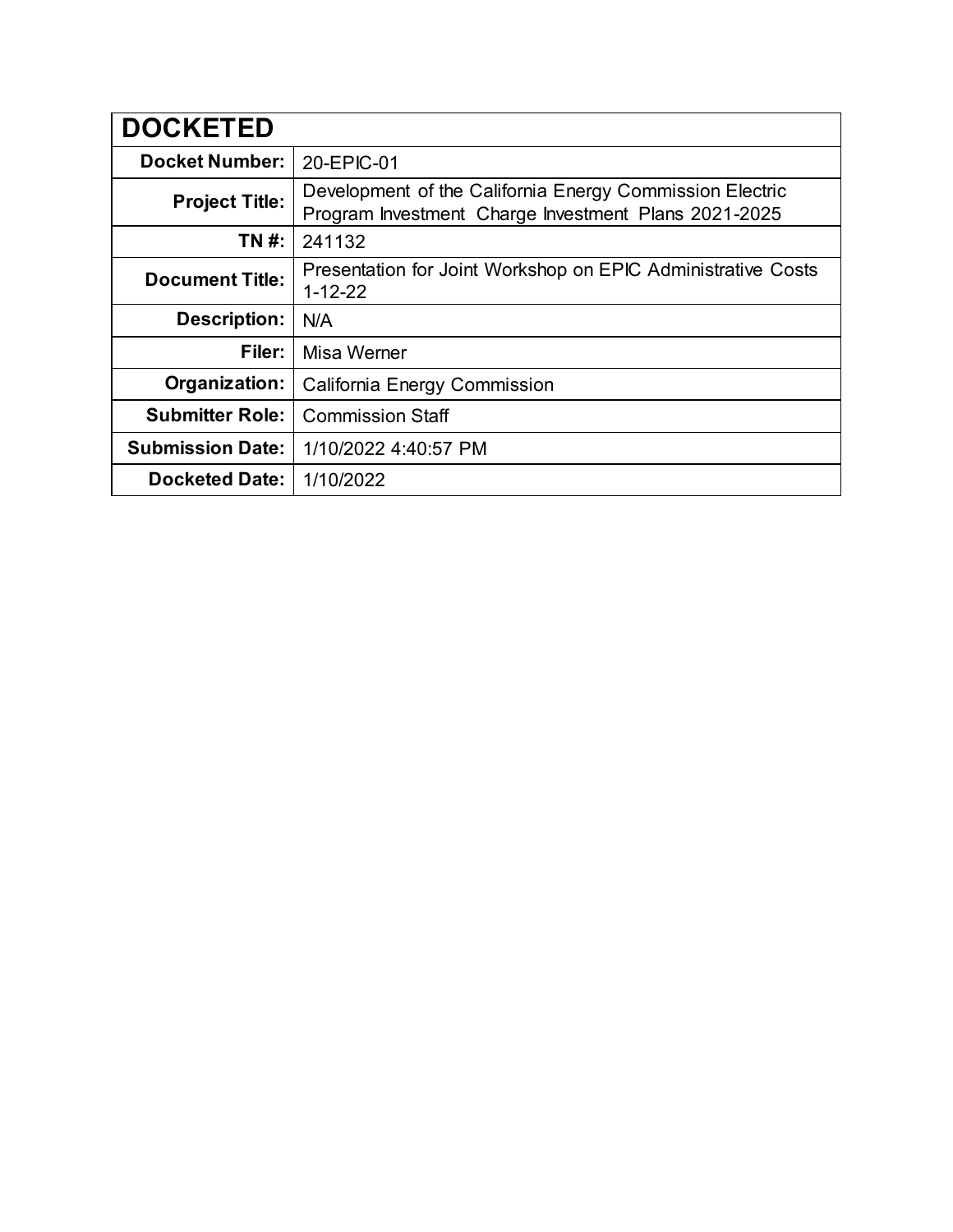





### Joint Electric Program Investment Charge (EPIC) Administrator Workshop on EPIC Administration Costs

California Energy Commission Pacific Gas & Electric San Diego Gas & Electric Southern California Edison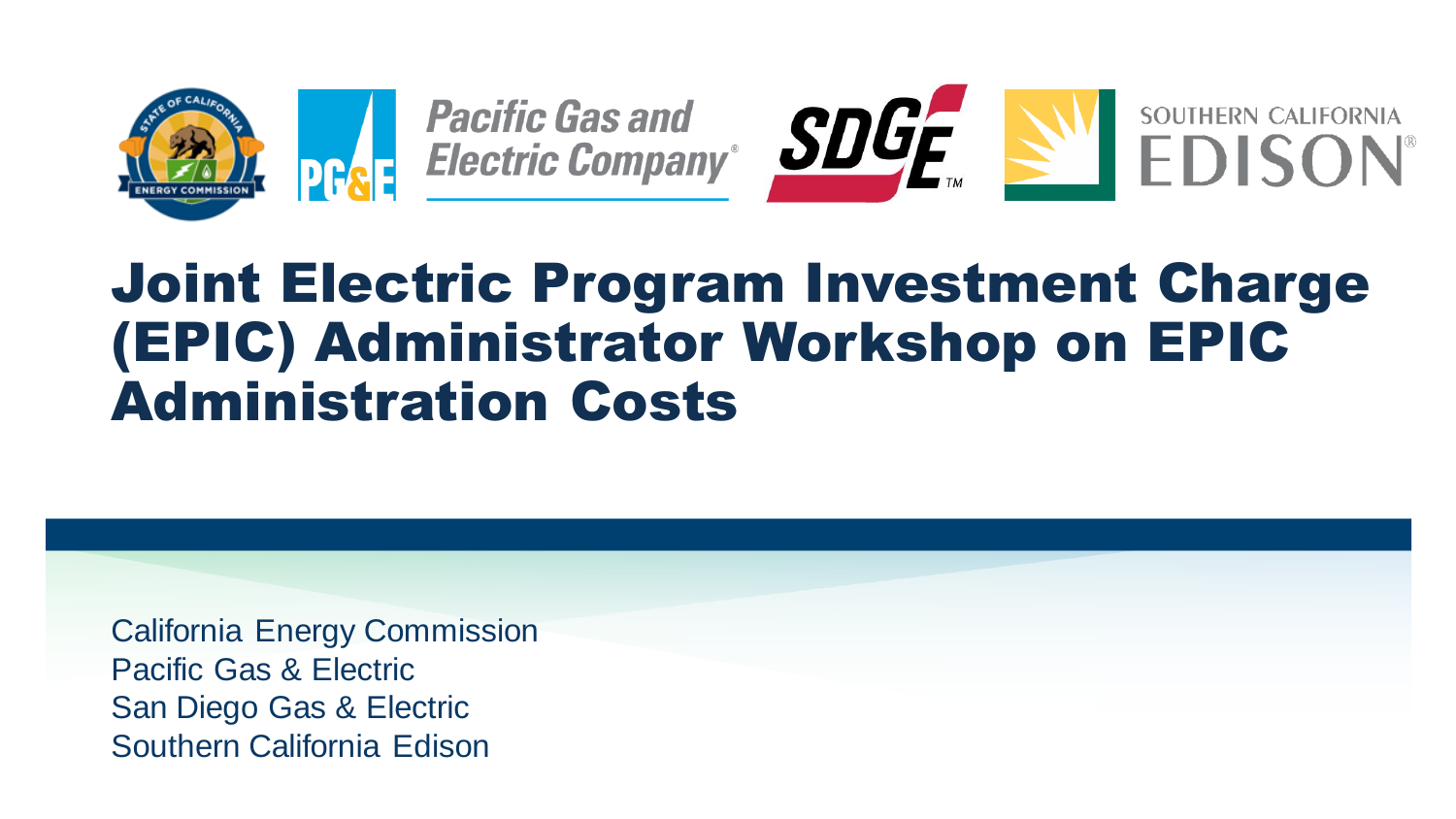## Housekeeping

- Attendees are muted by default. Please "raise your hand" to be unmuted or type in the chat if you have a question or comment.
- For phone-only participants, dial \*5 to "raise your hand" and \*6 to mute/unmute your phone line when called on.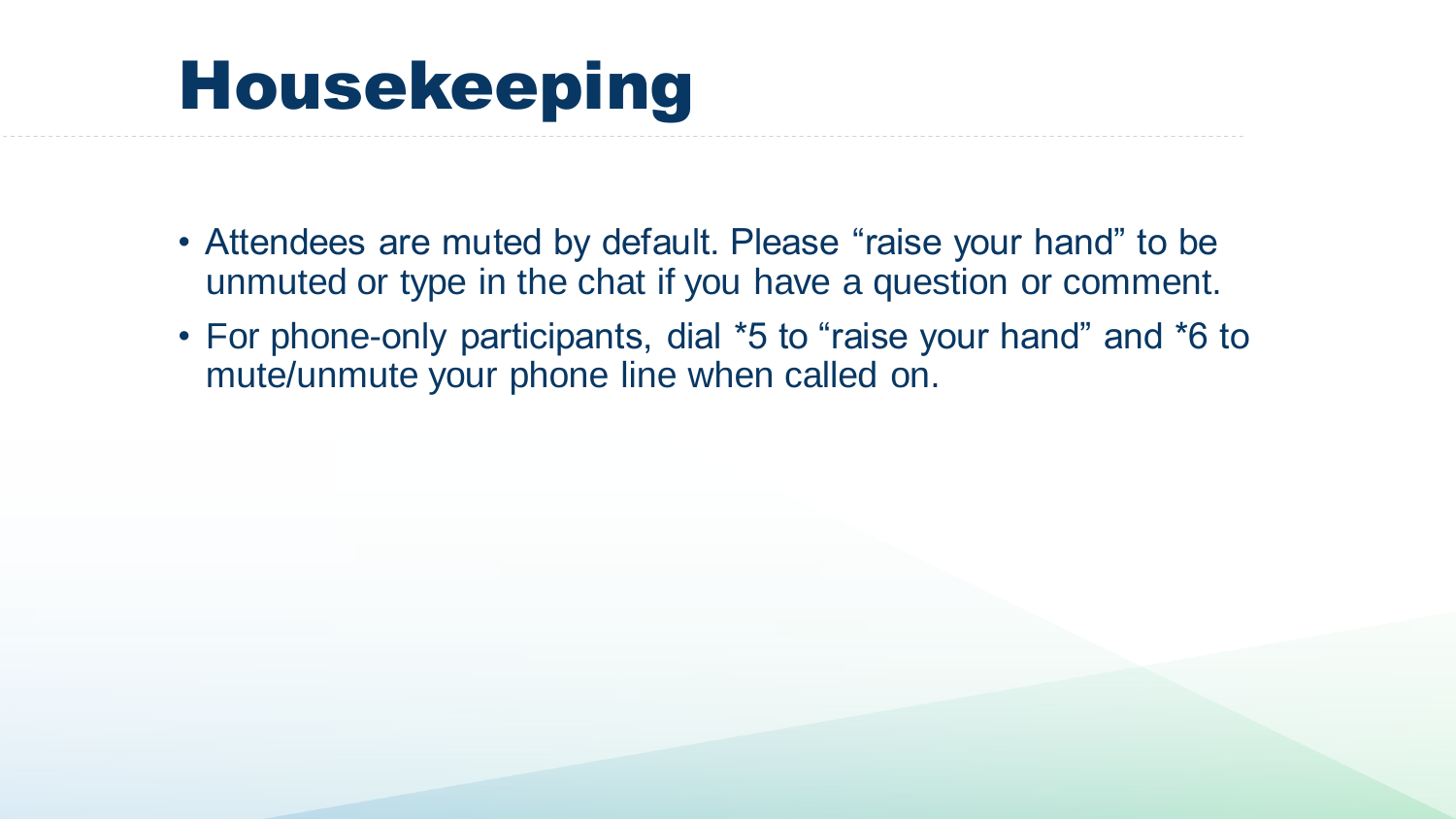### Opening Remarks from California Public Utilities Commission Staff

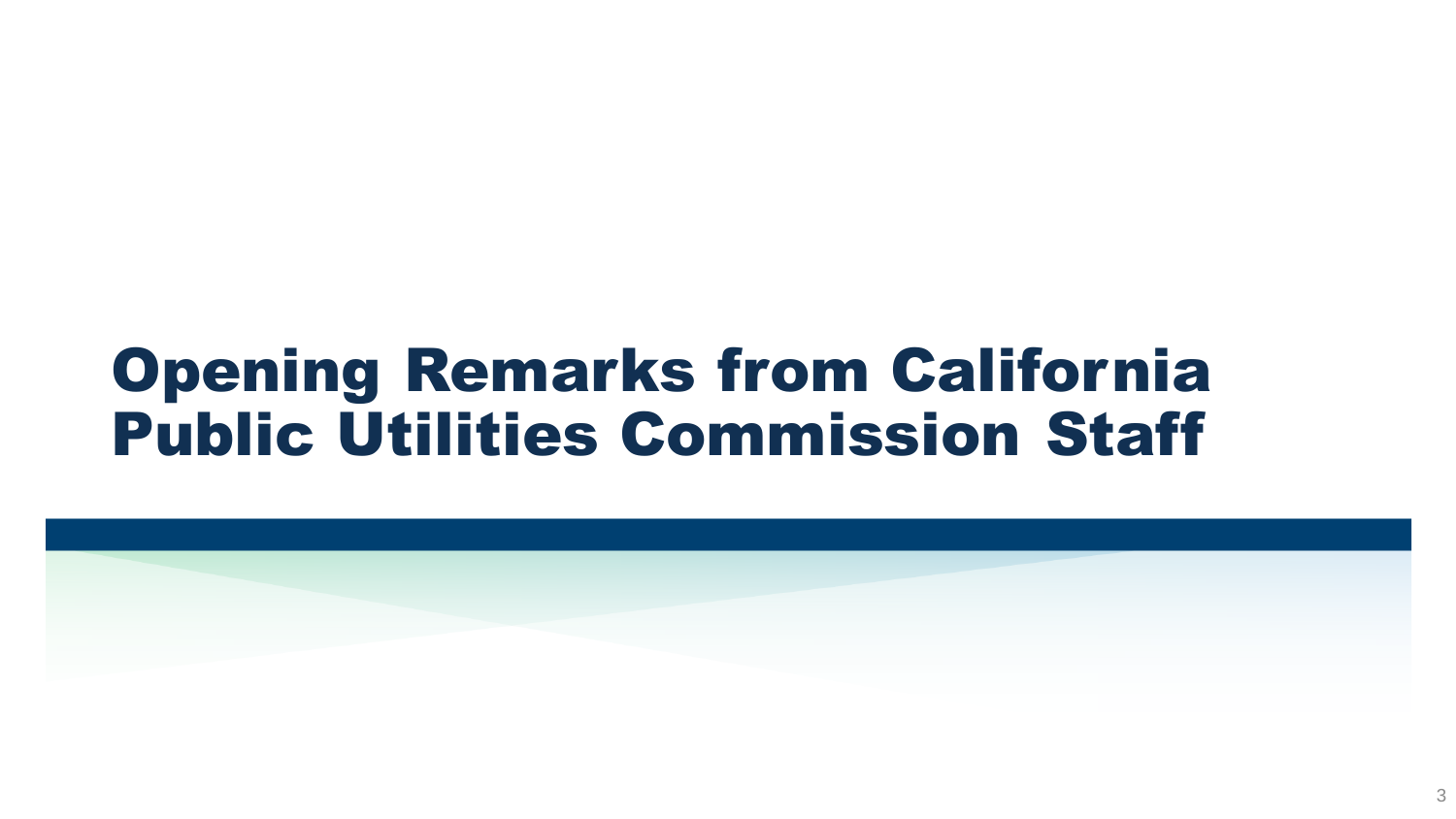## Workshop Overview

- Workshop Context & Objectives
- CEC & IOU EPIC Program Models
- EPIC Administrative Cost Framework
- EPIC Administrative Activities
- Discussion
- Additional Public Comment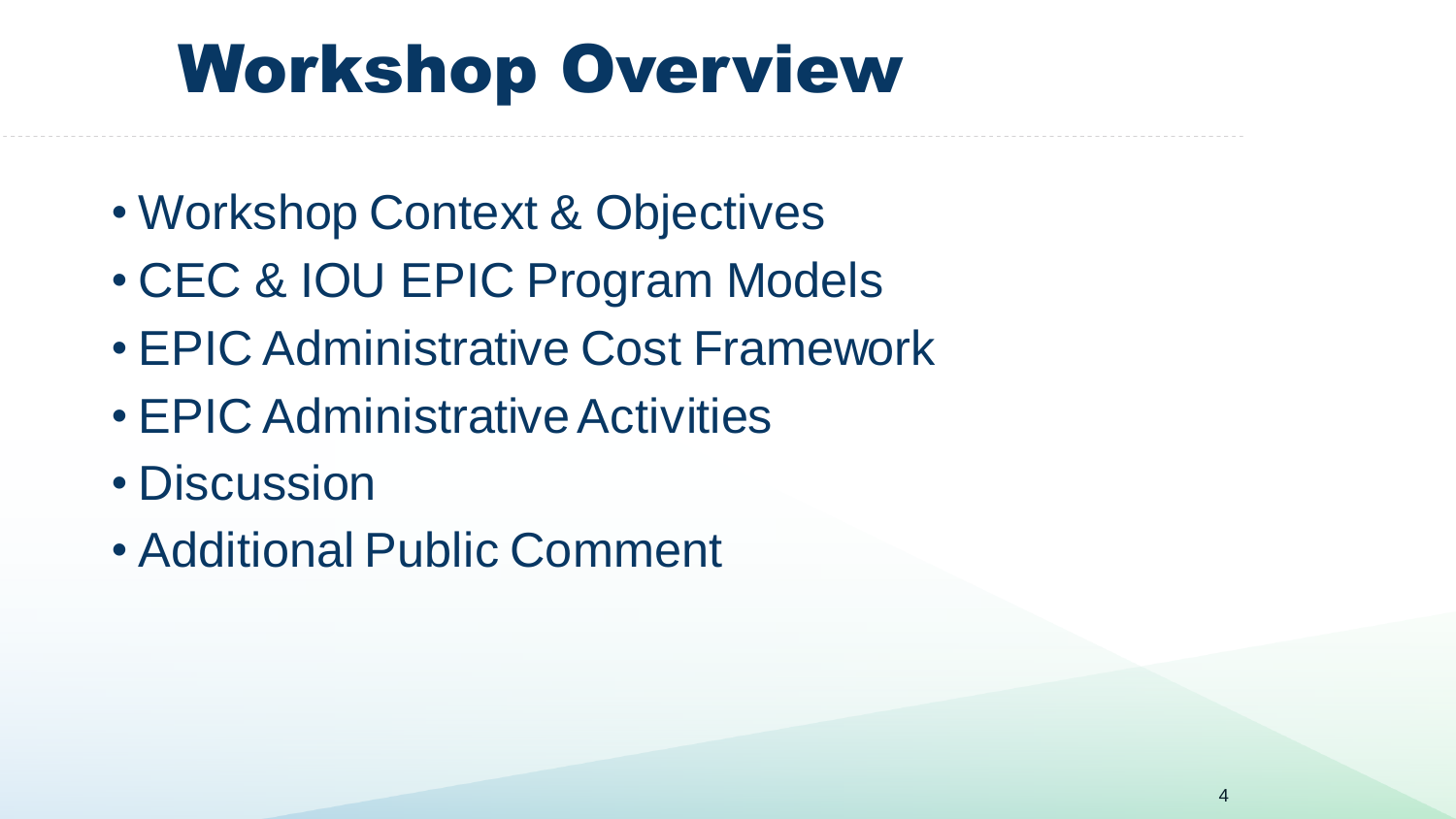# Workshop Context & Objectives

CPUC Decision 21-11-028 required the EPIC Administrators to hold a joint workshop on EPIC administrative costs.

The Decision encourages administrators to use consistent administrative accounting.

There are differences between how the CEC and the IOUs administer the EPIC Program.

This workshop is meant to propose and define an administrative cost reporting framework to clarify and better understand EPIC administrative costs in a transparent manner.

Identify areas of consistency and provide rationale for areas where there are differences.

PG&E will submit a Tier 2 advice letter to CPUC on behalf of EPIC Administrators following this workshop.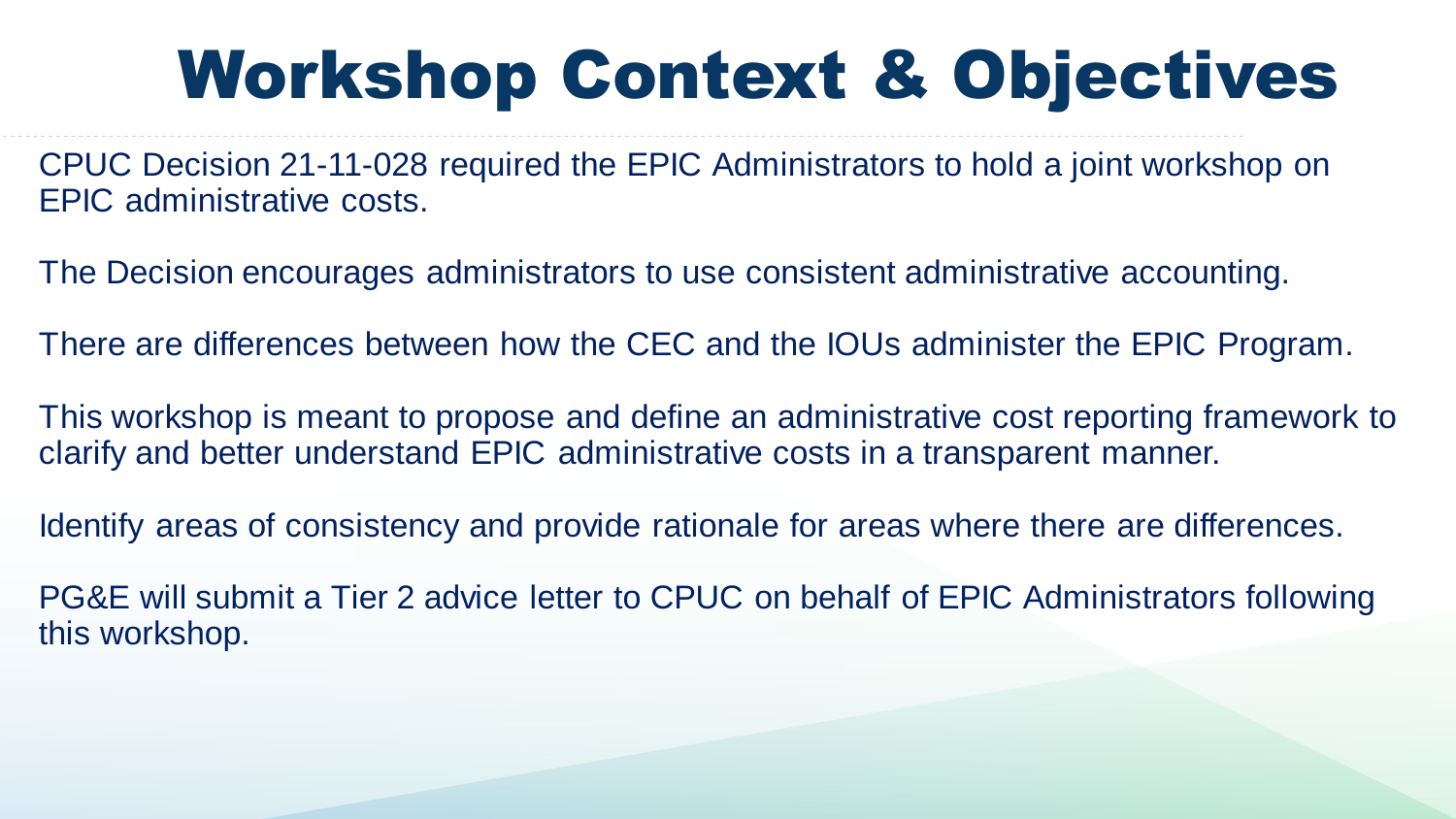## IOU & CEC EPIC Program Models

### Program Scope

- CEC Applied Research and Development, Technology Demonstration & Deployment, Market Facilitation
- IOUs Technology Demonstration & Deployment only

#### Implementation

- CEC Investigates research opportunities, determine research goals, leads solicitation process, awards grants, and oversees external recipients who execute EPIC projects
- IOUs Internally define and execute their projects, and source components of project work to external recipients as needed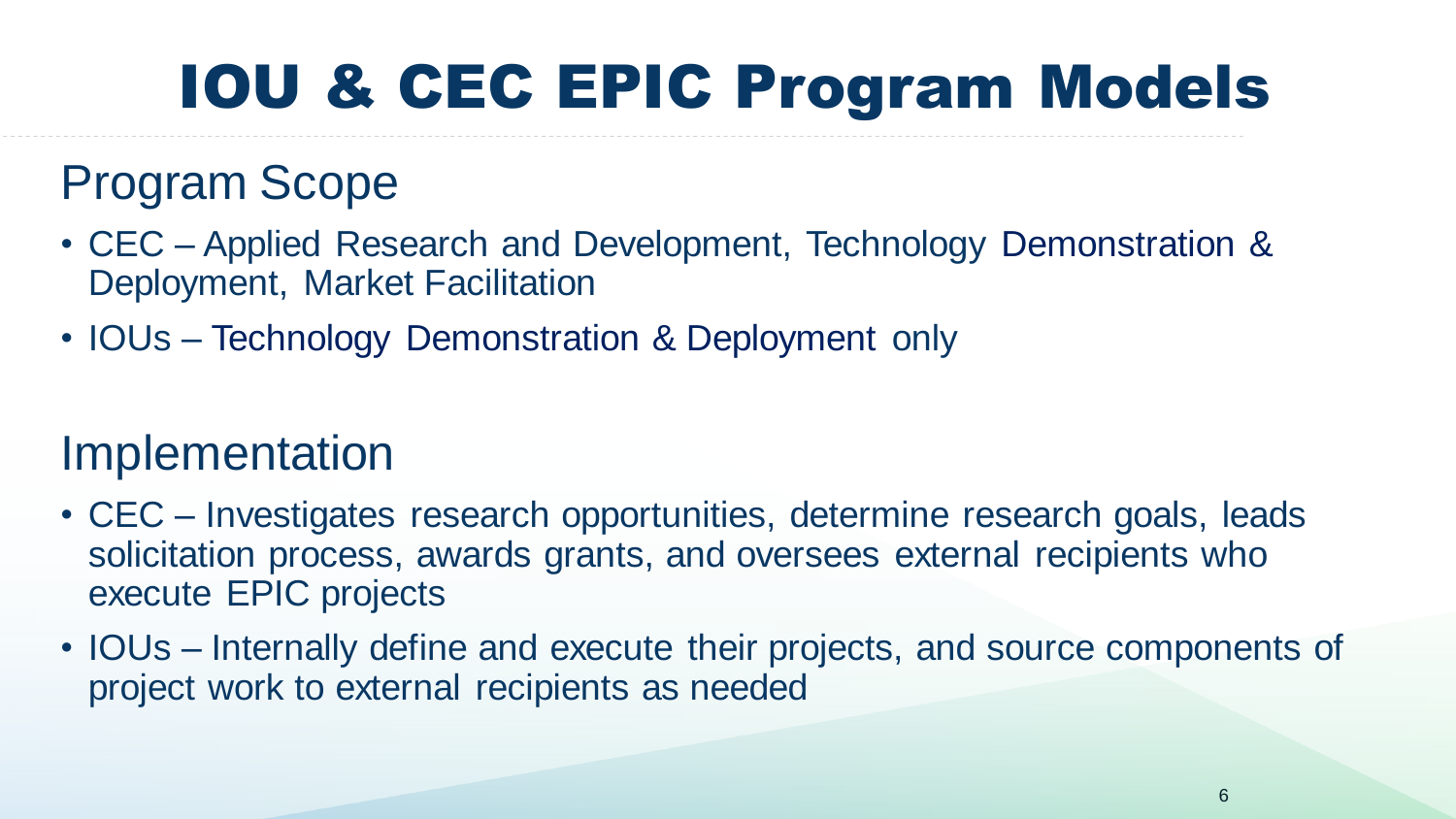## EPIC Administrative Cost Framework

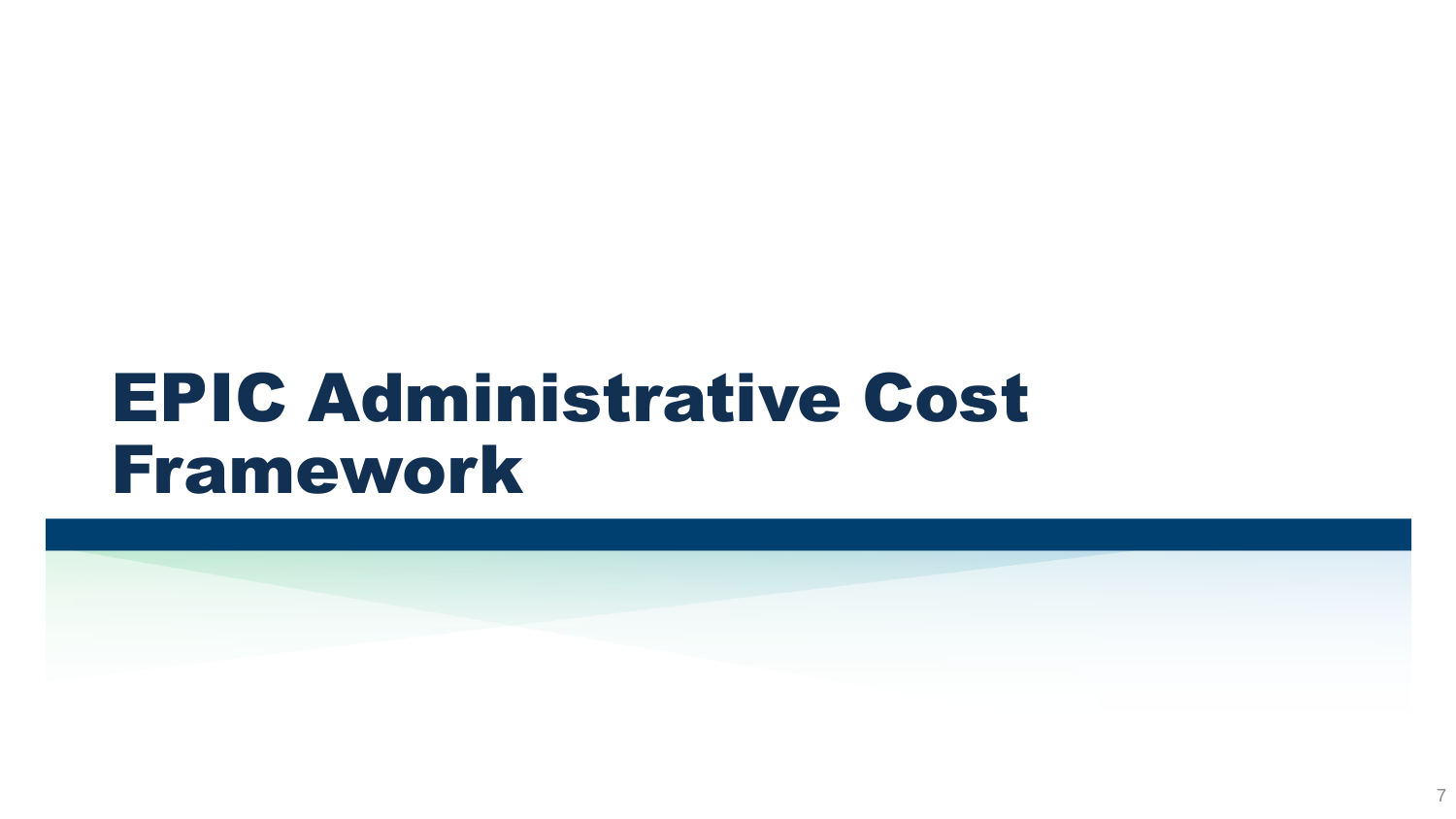### Administrative Cost Framework

|                                                                       |                                                                                                                                                                                                                                     | <b>Cost Tracking</b> |     |
|-----------------------------------------------------------------------|-------------------------------------------------------------------------------------------------------------------------------------------------------------------------------------------------------------------------------------|----------------------|-----|
| <b>Functional Cost Category</b>                                       | <b>Definition</b>                                                                                                                                                                                                                   | <b>CEC</b>           | IOU |
| Labor (LA)                                                            | Salaries and wages, and associated benefits and<br>payroll taxes for staff activities.                                                                                                                                              |                      |     |
| <b>General and Administrative Expense and</b><br><b>Overhead (GE)</b> | Ongoing operating expenses such as rent, utilities,<br>IT, and other similar costs.                                                                                                                                                 | $\checkmark$         |     |
| <b>Travel (TR)</b>                                                    | Transportation, lodging and meal costs associated<br>with staff travel.                                                                                                                                                             |                      |     |
| <b>Event Fees for Hosted and Attended Events</b><br>(EV)              | Costs associated with sponsoring, hosting, or<br>attending events – including consortia/<br>memberships, conferences, venue rentals, and<br>other similar costs                                                                     |                      |     |
| <b>Supplies and Materials (SU)</b>                                    | Office supplies and equipment and other materials.                                                                                                                                                                                  |                      |     |
| <b>Contracted Services (CO)</b>                                       | Third-party provided services such as technical<br>support for proposal evaluation, data subscriptions<br>to supplement benefits analysis, and augmentation<br>of internal staff for project oversight and program<br>coordination. |                      |     |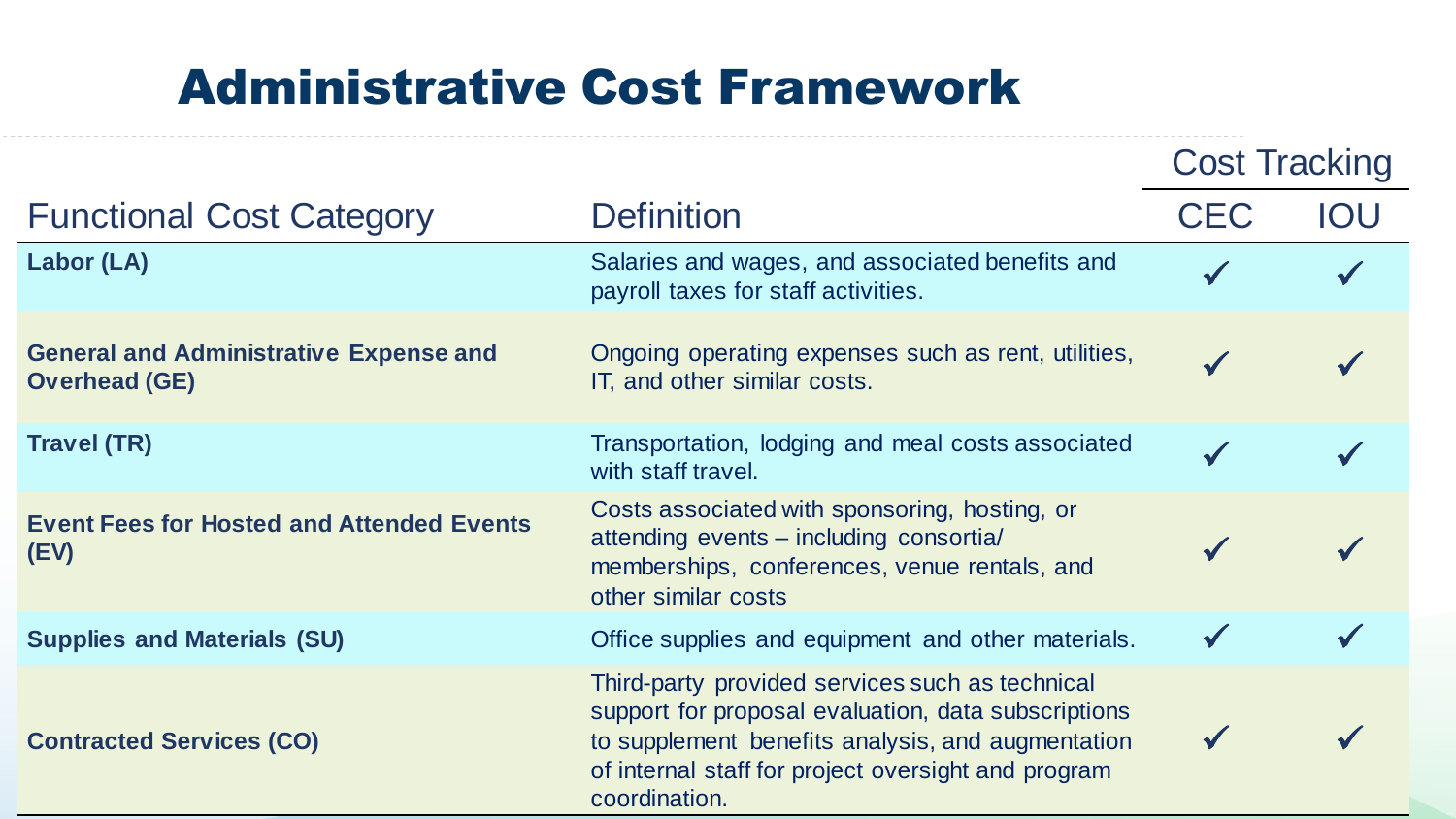## EPIC Administrative Activities

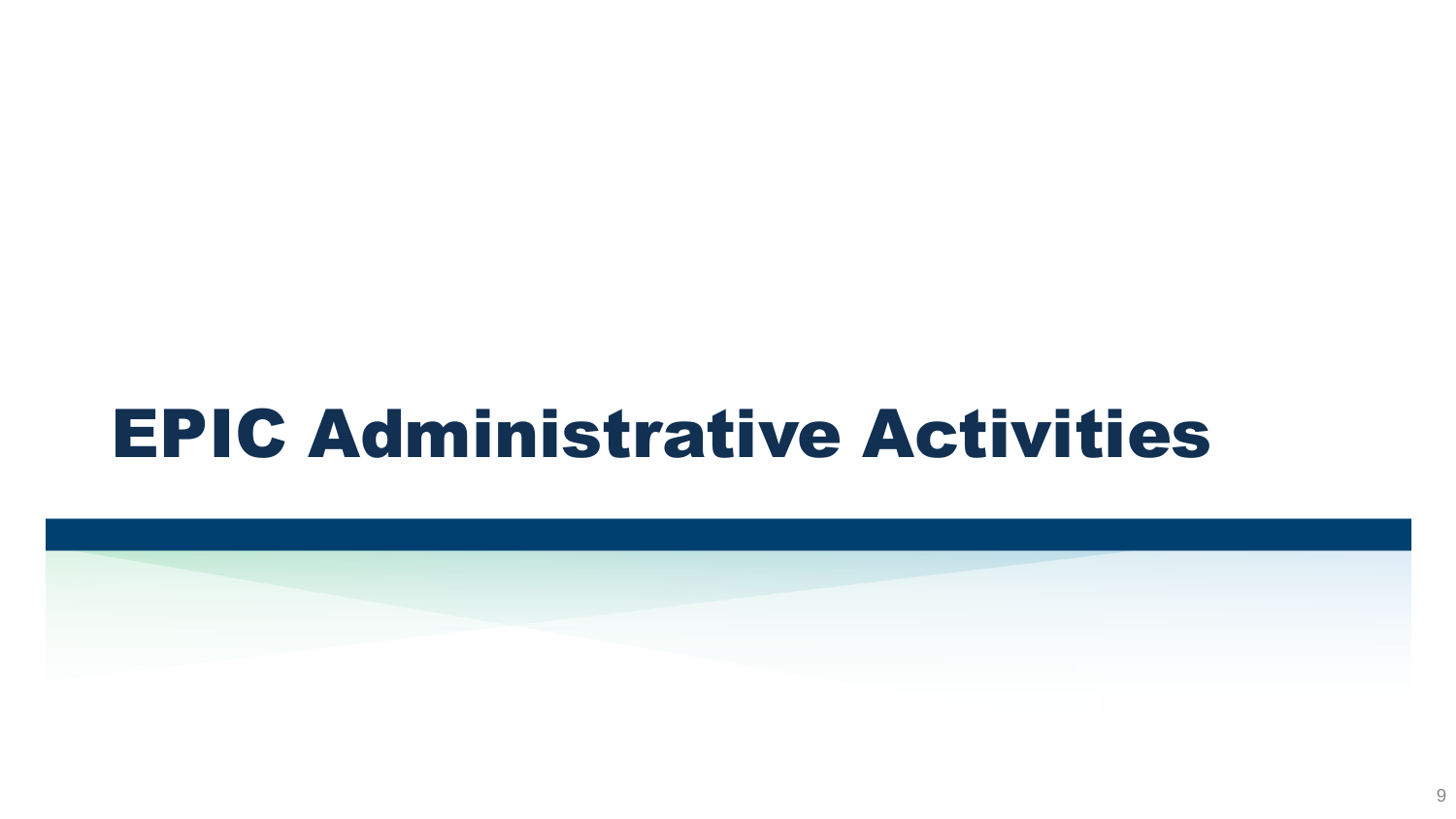### Example Administrative Activities, 1/8

| ID             | <b>Activities Category</b>                                               | <b>Applicable</b><br>to CEC | <b>Applicable to</b><br><b>IOUS</b> | <b>Reasons for</b><br><b>Differences</b>                                                                                                      | <b>Cost</b><br><b>Category</b><br><b>Mapping</b> |
|----------------|--------------------------------------------------------------------------|-----------------------------|-------------------------------------|-----------------------------------------------------------------------------------------------------------------------------------------------|--------------------------------------------------|
|                | <b>Investment Plan Development</b>                                       |                             |                                     |                                                                                                                                               |                                                  |
| 1.1            | Internal ideation and coordination                                       | $\checkmark$                | $\checkmark$                        | n/a                                                                                                                                           | LA, GE, SU                                       |
| 1.2            | <b>External stakeholder coordination</b>                                 | $\checkmark$                | $\checkmark$                        | n/a                                                                                                                                           | LA, GE, SU,<br>TR, EV                            |
| 1.3            | Investment plan drafting and filing                                      | $\checkmark$                | $\sqrt{}$                           | n/a                                                                                                                                           | LA, GE, SU                                       |
| $\overline{2}$ | <b>Project Planning</b>                                                  |                             |                                     |                                                                                                                                               |                                                  |
| 2.1            | Solicitation Development                                                 | $\checkmark$                | $\boldsymbol{\mathsf{x}}$           | IOUs don't develop external solicitations at this stage, as they                                                                              | LA, GE, SU                                       |
| 2.2            | <b>Post-Solicitation Release Activities (pre-</b><br>bid workshops, Q&A) |                             | $\mathbf x$                         | execute projects internally, and conduct external sourcing for<br>portions of project scope after project initiation                          | LA, GE, TR,<br><b>SU</b>                         |
| 2.3            | Internal coordination to define specific<br>projects                     | $\mathbf x$                 | $\checkmark$                        | The CEC does not define specific projects at this stage, and<br>instead define solicitations for external project proposals.                  | LA, GE, SU                                       |
| 2.4            | Socialization of proposed projects with<br>external stakeholders         | $\mathbf x$                 | $\checkmark$                        | The CEC does not socialize specific internally-defined project<br>proposals, and instead solicits project proposals from external<br>parties. | LA, GE, SU,<br>TR, EV                            |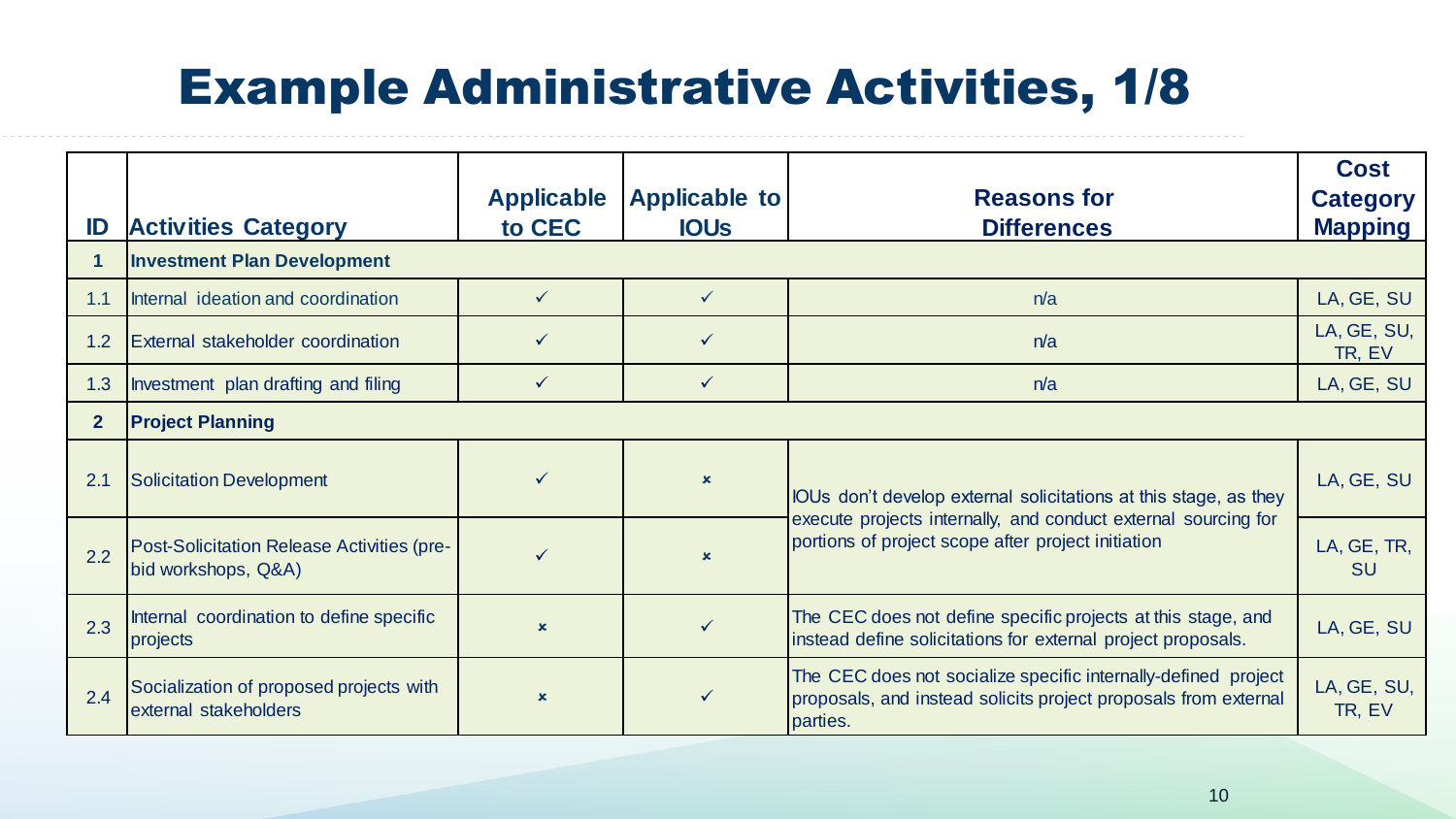### Example Administrative Activities, 2/8

| ID  | <b>Activities Category</b>              | <b>Applicable</b><br>to CEC | <b>Applicable to</b><br><b>IOUS</b> | <b>Reasons for</b><br><b>Differences</b>                                                                                                                                                                                                                                                       | <b>Cost</b><br><b>Category</b><br><b>Mapping</b> |
|-----|-----------------------------------------|-----------------------------|-------------------------------------|------------------------------------------------------------------------------------------------------------------------------------------------------------------------------------------------------------------------------------------------------------------------------------------------|--------------------------------------------------|
| 3   | <b>Project Initiation</b>               |                             |                                     |                                                                                                                                                                                                                                                                                                |                                                  |
| 3.1 | <b>Proposal evaluation</b>              |                             | $\mathbf x$                         | This is the CEC's evaluation of external project proposals, and<br>not applicable to the IOUs as they develop their detailed<br>project business plans internally.                                                                                                                             | LA, GE, SU,<br>CO                                |
| 3.2 | New agreement development               |                             | $\mathbf{x}$                        | This is the CEC's execution of agreements with the successful<br>bidders that will execute the projects, and not applicable to the<br>IOUs as they do not award projects in their entirety, and<br>instead conduct external sourcing for portions of project scope<br>after project initiation | LA, GE, SU                                       |
| 3.3 | Detailed business plan development      | $\mathbf x$                 |                                     | This internal IOU development of detailed project business<br>plans is analogous to external parties' development of detailed<br>project proposals for CEC grants.                                                                                                                             | LA, GE, SU,<br>CO                                |
| 3.4 | Leadership approval and funding release |                             |                                     | n/a                                                                                                                                                                                                                                                                                            | LA, GE, SU,<br><b>CO</b>                         |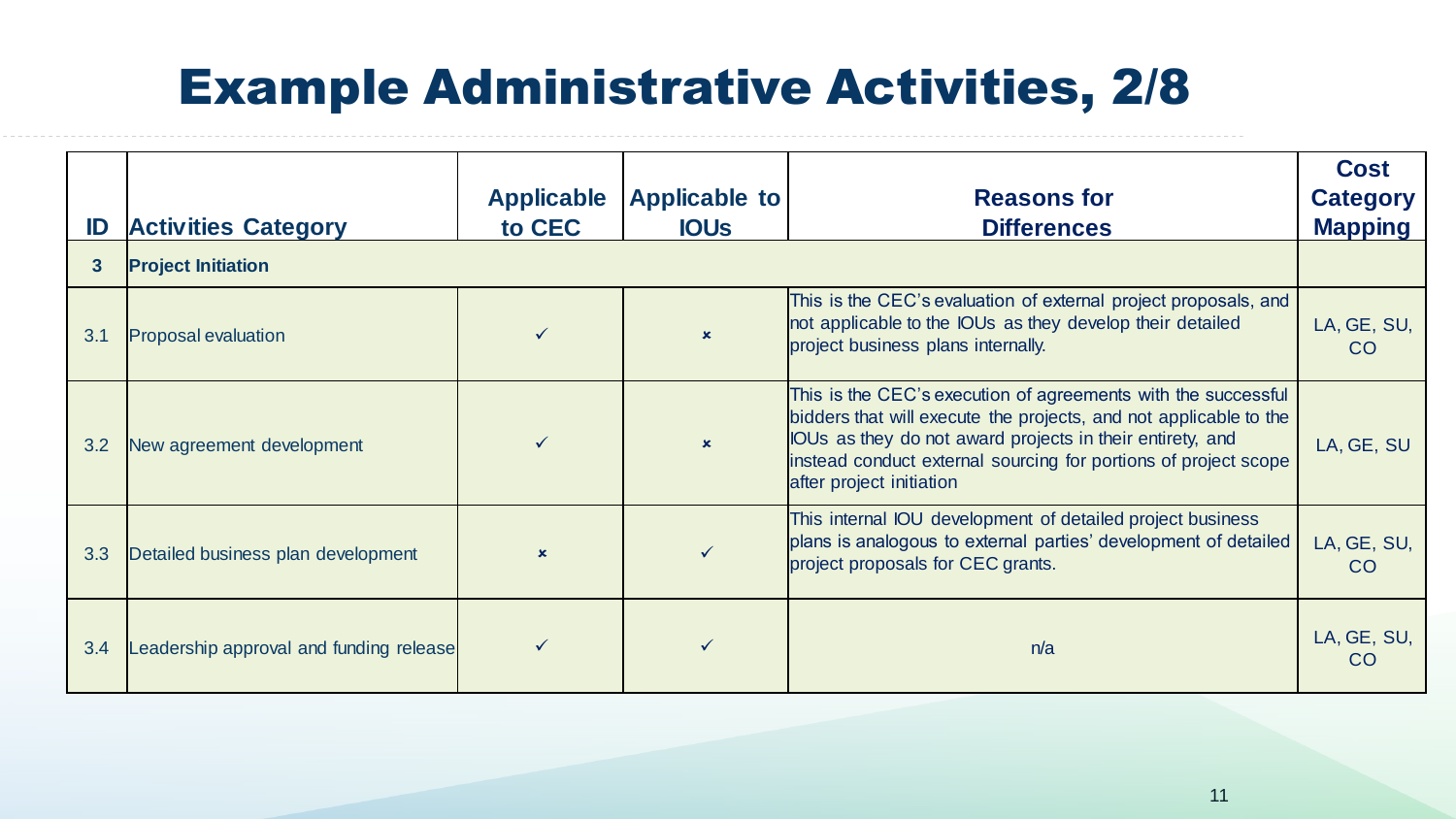### Example Administrative Activities, 3/8

| ID                      | <b>Activities Category</b>                                                                             | <b>Applicable</b><br>to CEC | <b>Applicable to</b><br><b>IOUS</b> | <b>Reasons for</b><br><b>Differences</b>                                                                                                                                                                           | <b>Cost</b><br><b>Category</b><br><b>Mapping</b> |
|-------------------------|--------------------------------------------------------------------------------------------------------|-----------------------------|-------------------------------------|--------------------------------------------------------------------------------------------------------------------------------------------------------------------------------------------------------------------|--------------------------------------------------|
| $\overline{\mathbf{4}}$ | <b>Post-Initiation Vendor Sourcing</b>                                                                 |                             |                                     |                                                                                                                                                                                                                    |                                                  |
| 4.1                     | Coordination to define project sourcing<br>needs and strategies                                        | $\mathbf x$                 | $\checkmark$                        | These IOU sourcing activities are analogous to the CEC                                                                                                                                                             | LA, GE, SU,<br>CO                                |
| 4.2                     | Execution of sourcing strategies (RFI,<br>RFP, direct award etc.)                                      | $\mathbf x$                 | $\checkmark$                        | activities under Project Initiation. Differences are that the IOUs<br>conduct these for portions of project scope instead of the entire<br>project, and do not always conduct competitive solicitations<br>(RFPs). | LA, GE, SU,<br>CO                                |
| 4.3                     | Negotiate terms & conditions and IP<br>ownership                                                       | $\boldsymbol{\mathsf{x}}$   | ✓                                   |                                                                                                                                                                                                                    | LA, GE, SU,<br>CO                                |
| $5\phantom{1}$          | <b>Project Oversight &amp; Governance</b>                                                              |                             |                                     |                                                                                                                                                                                                                    |                                                  |
| 5.1                     | Oversee project to ensure it stays on<br>track and is achieving its objectives.                        | $\checkmark$                | $\checkmark$                        | n/a                                                                                                                                                                                                                | LA, GE, SU,<br>TR, CO                            |
| 5.2                     | Identify and manage any project<br>interdependencies and help clear any<br>roadblocks during execution |                             | ✓                                   | n/a                                                                                                                                                                                                                | LA, GE, SU,<br>TR, CO                            |
| 5.3                     | Oversee project-level budget and ensure<br>funds are being spent efficiently                           | $\checkmark$                | ✓                                   | n/a                                                                                                                                                                                                                | LA, GE, SU,<br>CO                                |
| 5.4                     | Facilitate formal changes to project<br>scope, schedule, or budget                                     |                             |                                     | n/a                                                                                                                                                                                                                | LA, GE, SU,<br>TR, CO                            |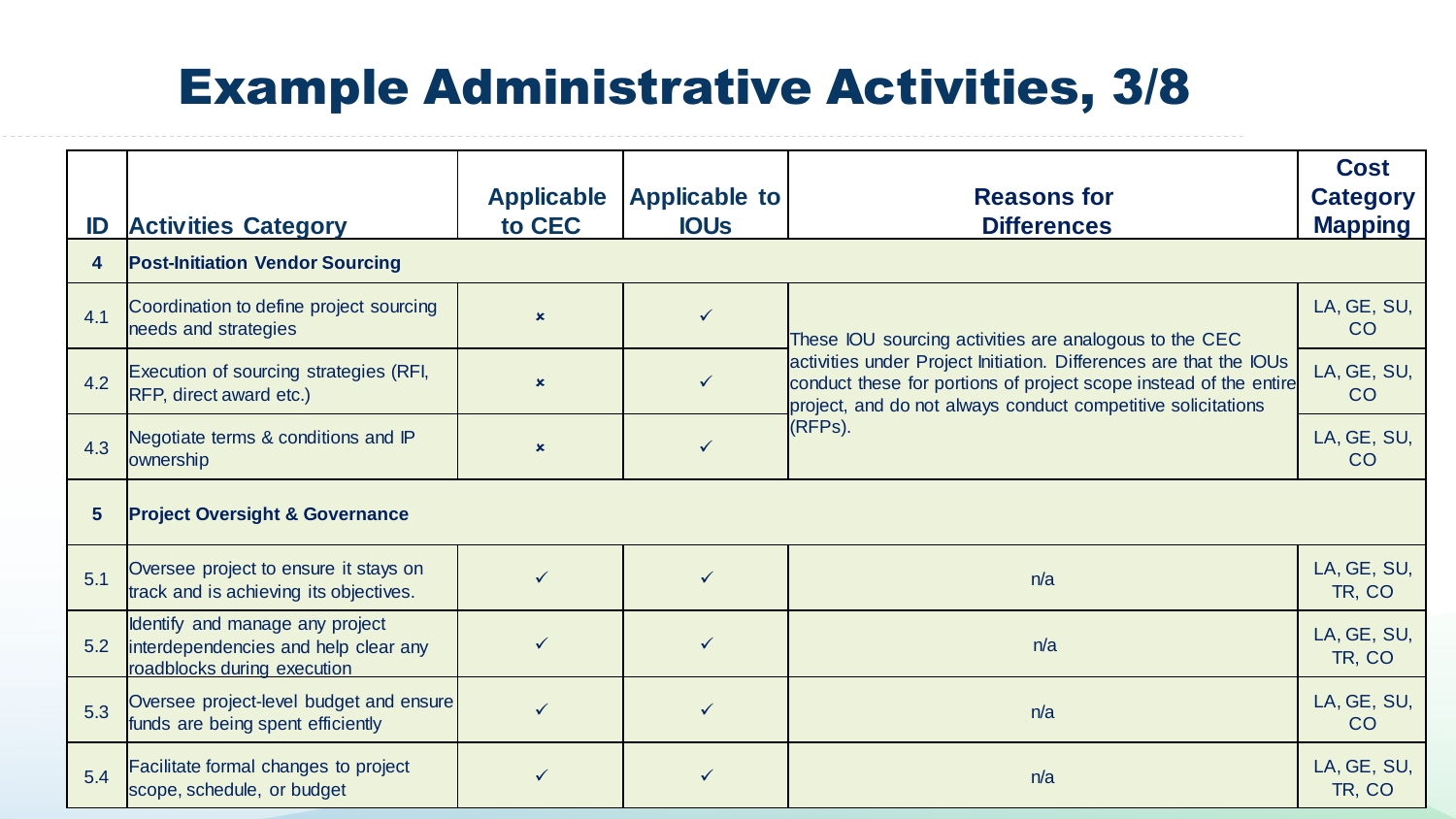### Example Administrative Activities, 4/8

| ID  | <b>Activities Category</b>                                                                  | <b>Applicable</b><br>to CEC | <b>Applicable to</b><br><b>IOUS</b> | <b>Reasons for</b><br><b>Differences</b>                                                                                     | <b>Cost</b><br><b>Category</b><br><b>Mapping</b> |
|-----|---------------------------------------------------------------------------------------------|-----------------------------|-------------------------------------|------------------------------------------------------------------------------------------------------------------------------|--------------------------------------------------|
| 6   | <b>Stakeholder Communication, Engagement, and Outreach</b>                                  |                             |                                     |                                                                                                                              |                                                  |
| 6.1 | Develop publications, articles, press<br>releases, conference presentations, etc.           |                             |                                     | n/a                                                                                                                          | LA, GE, TR,<br>SU, CO                            |
| 6.2 | Conduct and participate in public<br>workshops, EPIC Symposiums and<br>other events         |                             |                                     | n/a                                                                                                                          | LA, GE, TR,<br>EV, SU, CO                        |
| 6.3 | Coordinate with Disadvantaged<br><b>Community Advisory Group</b>                            |                             | $\boldsymbol{\mathsf{x}}$           | While the IOU EPIC teams coordinate with DACs, they do not<br>participate in the DAC AG in the formal capacity the CEC does. | LA, GE, SU                                       |
| 6.4 | Develop, manage, and curate online<br><b>EPIC-related platforms</b>                         |                             |                                     | n/a                                                                                                                          | LA, GE, SU,<br><b>CO</b>                         |
| 6.5 | Conduct benchmarking and scan the<br>external technology landscape                          |                             | ✓                                   | n/a                                                                                                                          | LA, GE, SU,<br>CO                                |
| 6.6 | Facilitate external letter of support and<br>commitment processes                           |                             | ✓                                   | n/a                                                                                                                          | LA, GE, SU,<br>CO                                |
| 6.7 | Hold program level workshops to share<br>research results and solicit stakeholder<br>linput |                             |                                     | n/a                                                                                                                          | LA, GE, TR,<br>EV SU, CO                         |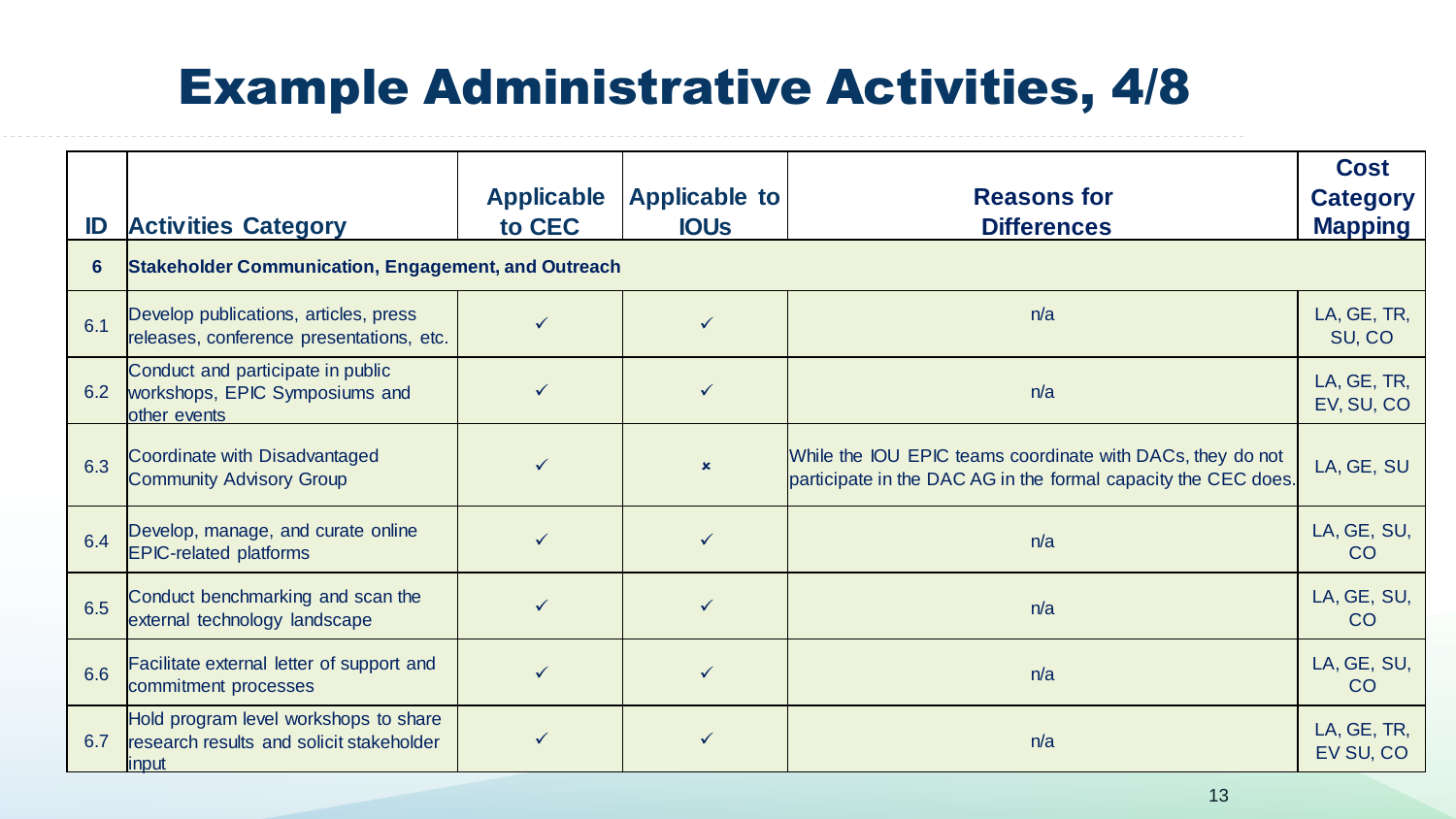### Example Administrative Activities, 5/8

|     |                                                                                                                                                          |                           |                           |                                                                                                                                                                             | <b>Cost</b>           |
|-----|----------------------------------------------------------------------------------------------------------------------------------------------------------|---------------------------|---------------------------|-----------------------------------------------------------------------------------------------------------------------------------------------------------------------------|-----------------------|
|     |                                                                                                                                                          | <b>Applicable</b>         | <b>Applicable to</b>      | <b>Reasons for</b>                                                                                                                                                          | <b>Category</b>       |
| ID  | <b>Activities Category</b>                                                                                                                               | to CEC                    | <b>IOUS</b>               | <b>Differences</b>                                                                                                                                                          | <b>Mapping</b>        |
|     | <b>Technology Implementation &amp; Knowledge Transfer</b>                                                                                                |                           |                           |                                                                                                                                                                             |                       |
| 7.1 | Coordinate with internal and external<br>stakeholders to share project progress<br>and results                                                           | $\checkmark$              | $\checkmark$              | n/a                                                                                                                                                                         | LA, GE, SU,<br>EV, TR |
| 7.2 | Coordinate to define detailed path to<br>operational deployment and ensure<br>post-EPIC funding is incorporated during<br>General Rate case development  | $\mathbf x$               |                           | This is unique to the IOUs as they have a direct path to adopt<br><b>EPIC-funded technologies for use on their systems. The CEC</b><br>does not directly adopt technologies | LA, GE, SU,<br>CO     |
| 7.3 | Support project teams in developing<br>comprehensive final reports                                                                                       | $\checkmark$              | $\checkmark$              | n/a                                                                                                                                                                         | LA, GE, SU,<br>CO     |
| 7.4 | Develop, manage and curate online<br>project database and networking<br><b>platforms</b> such as<br>Energizelnnovation.fund and<br>EmpowerInnovation.net |                           | $\boldsymbol{\mathsf{x}}$ | These platforms were developed by CEC to share information<br>about its R&D projects and support team networking around<br>funding opportunities                            | LA, GE, SU            |
| 8   | <b>Intellectual Property Coordination</b>                                                                                                                |                           |                           |                                                                                                                                                                             |                       |
| 8.1 | Coordinate with project teams and other<br>stakeholders to identify IP, protection<br>strategy, file patents, develop licensing<br>agreements.           | $\boldsymbol{\mathsf{x}}$ | $\checkmark$              | The CEC does not engage in any direct intellectual property<br>protection or patent filing                                                                                  | LA, GE, SU,<br>CO     |
| 8.2 | Assess royalty requirements at project<br>close.                                                                                                         |                           | $\boldsymbol{\mathsf{x}}$ | The CEC has specific/standard royalty requirements and their<br>own process for assessing royalties at project close.                                                       | LA, GE, SU            |

14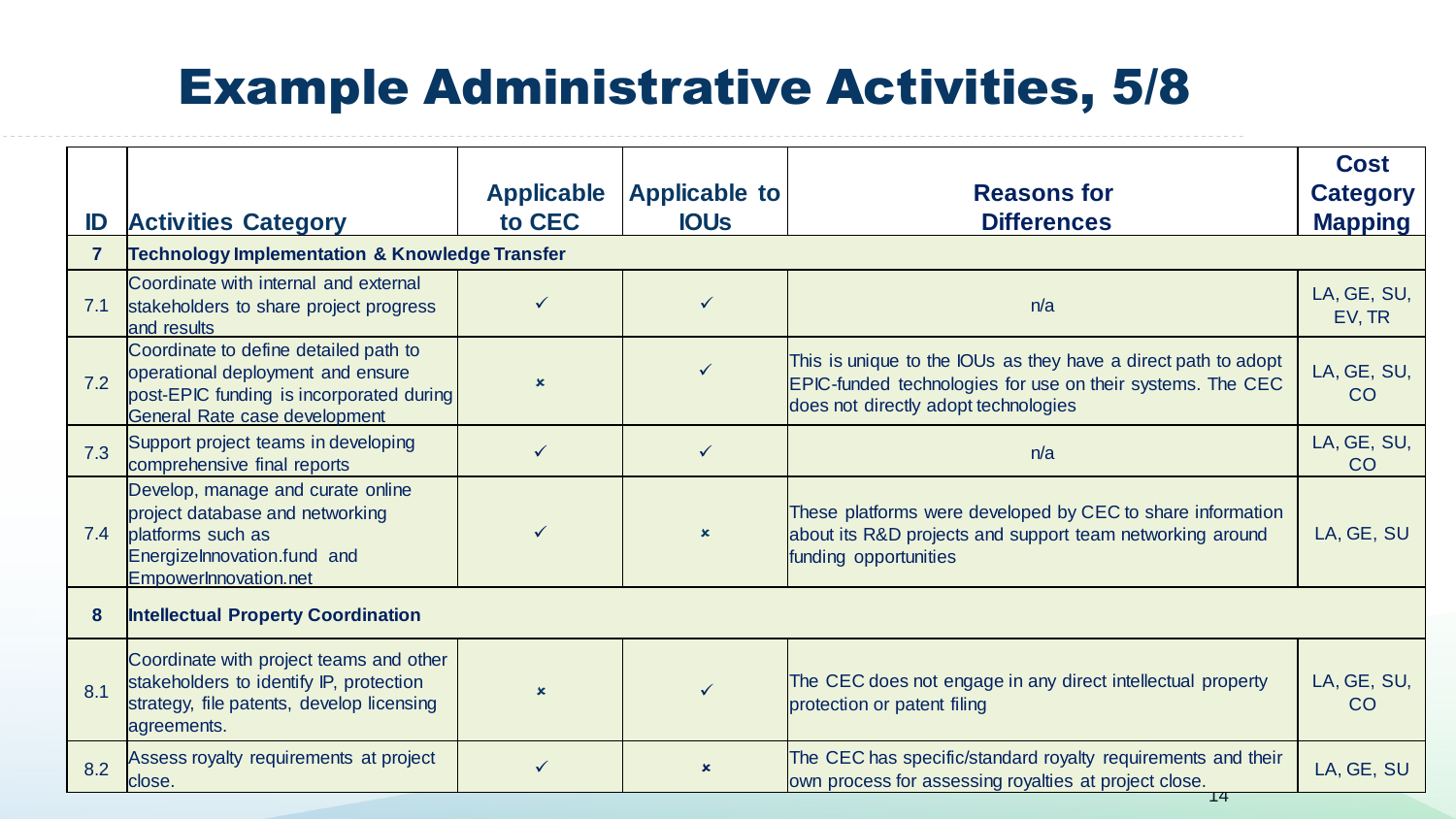### Example Administrative Activities, 6/8

| ID              | <b>Activities Category</b>                                                                                                    | <b>Applicable</b><br>to CEC | Applicable to<br><b>IOUS</b> | <b>Reasons for</b><br><b>Differences</b>      | <b>Cost</b><br><b>Category</b><br><b>Mapping</b> |
|-----------------|-------------------------------------------------------------------------------------------------------------------------------|-----------------------------|------------------------------|-----------------------------------------------|--------------------------------------------------|
| 9 <sup>°</sup>  | <b>Regulatory Support and Compliance</b>                                                                                      |                             |                              |                                               |                                                  |
| 9.1             | Participate in CPUC proceedings (filings,<br>ordered workshops, etc.)                                                         | $\checkmark$                | $\checkmark$                 | n/a                                           | LA, GE, TR,<br><b>SU</b>                         |
| 9.2             | Develop EPIC Annual Report                                                                                                    | $\checkmark$                | $\checkmark$                 | n/a                                           | LA, GE, SU,<br>CO                                |
| 9.3             | Conduct project and program benefits<br>lassessment                                                                           | $\checkmark$                | $\checkmark$                 | n/a                                           | LA, GE, SU,<br>CO                                |
| 9.4             | Support formal program audits,<br>evaluations and data requests                                                               | $\checkmark$                | $\checkmark$                 | n/a                                           | LA, GE, SU,<br>CO                                |
| 9.5             | Administer PICG contract on behalf of<br>CPUC (PG&E only)                                                                     | $\mathbf x$                 | $\checkmark$                 | CPUC ordered that PG&E perform this function. | LA, GE, SU                                       |
| 9.6             | Manage CEC and CPUC remittance<br>payment processes                                                                           | $\checkmark$                | $\checkmark$                 | n/a                                           | LA, GE, SU,<br>CO                                |
| 10 <sup>°</sup> | <b>Internal Management Coordination</b>                                                                                       |                             |                              |                                               |                                                  |
| 10.1            | Regularly brief internal leadership and<br>workforce on progress and results                                                  | $\checkmark$                | ✓                            | n/a                                           | LA, GE, SU,<br>CO                                |
|                 | Compile internal monthly dashboard<br>10.2 reports on project status and health and<br>communicate with internal stakeholders |                             |                              | n/a                                           | LA, GE, SU,<br>CO                                |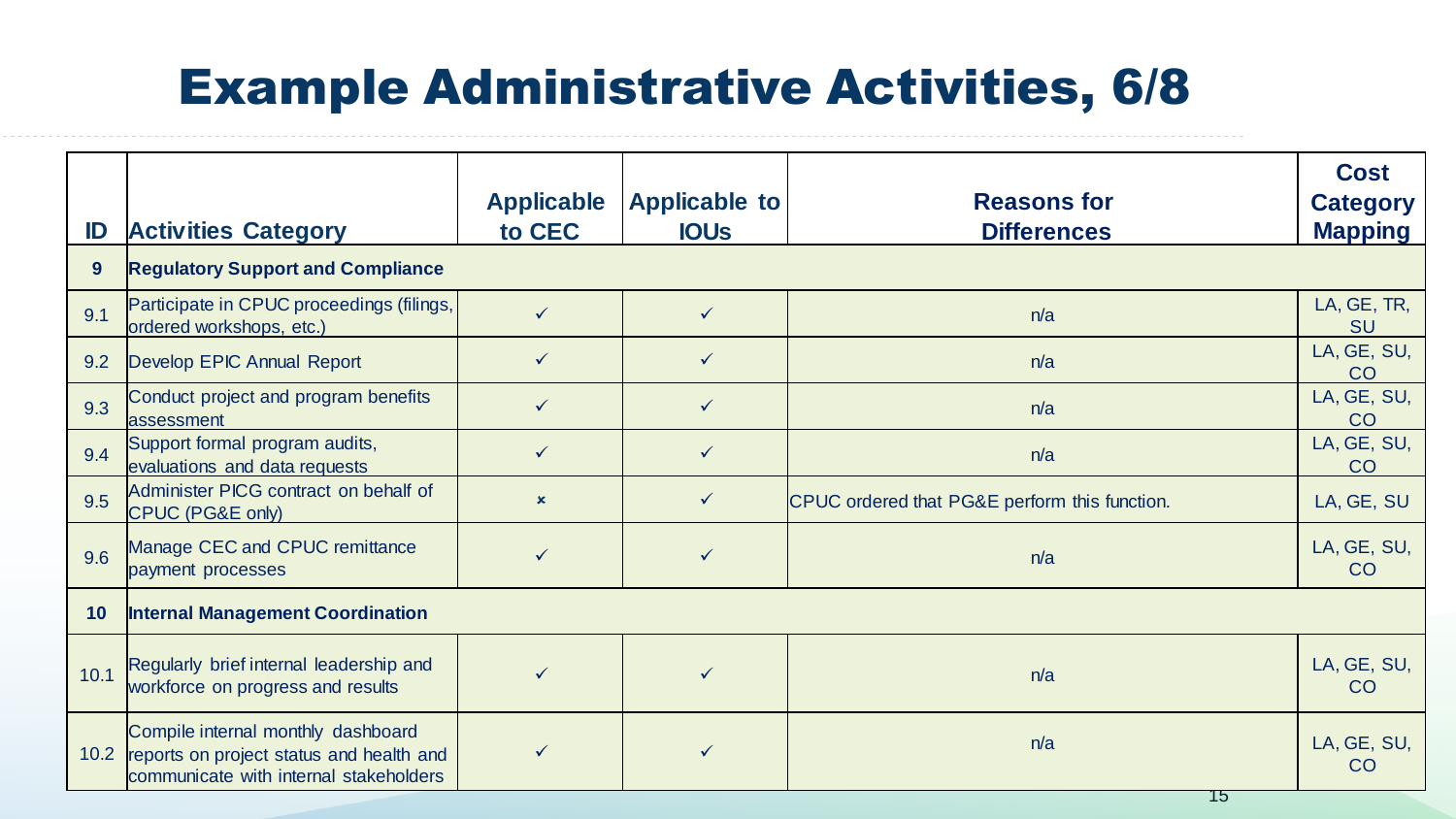### Example Administrative Activities, 7/8

| ID     | <b>Activities Category</b>                                                                                                        | <b>Applicable</b><br>to CEC | <b>Applicable to</b><br><b>IOUS</b> | <b>Reasons for</b><br><b>Differences</b>                              | <b>Cost</b><br><b>Category</b><br><b>Mapping</b> |
|--------|-----------------------------------------------------------------------------------------------------------------------------------|-----------------------------|-------------------------------------|-----------------------------------------------------------------------|--------------------------------------------------|
| 11     | <b>Program and Process Coordination and Improvement</b>                                                                           |                             |                                     |                                                                       |                                                  |
| 11.1   | Develop and maintain guidance<br>documentation (reference materials,<br>procedures, process maps) to support<br>program execution |                             |                                     | n/a                                                                   | LA, GE, SU,<br>CO                                |
| $11.2$ | Routinely identify process improvements<br>and update guidance documentation                                                      | $\checkmark$                | $\checkmark$                        | n/a                                                                   | LA, GE, SU,<br>CO                                |
| 11.3   | Policy + Innovation Coordination Group<br>participation and support                                                               | $\checkmark$                | $\checkmark$                        | n/a                                                                   | LA, GE, SU                                       |
| 11.4   | Internal coordination among EPIC<br>administrators and CPUC                                                                       | ✓                           | $\checkmark$                        | n/a                                                                   | LA, GE, SU,<br><b>TR</b>                         |
| 12     | <b>Administrative Activities</b>                                                                                                  |                             |                                     |                                                                       |                                                  |
| 12.1   | Program-level budget tracking and<br>management                                                                                   | $\checkmark$                | $\checkmark$                        | n/a                                                                   | LA, GE, SU,<br>CO                                |
| 12.2   | Time accounting                                                                                                                   | $\checkmark$                | $\mathbf x$                         | IOU expenses associated with these activities are not charged         | LA, GE, SU                                       |
| 12.3   | Human Resources coordination                                                                                                      |                             | $\mathbf x$                         | to EPIC because they don't directly relate to EPIC<br>administration. | LA, GE, SU                                       |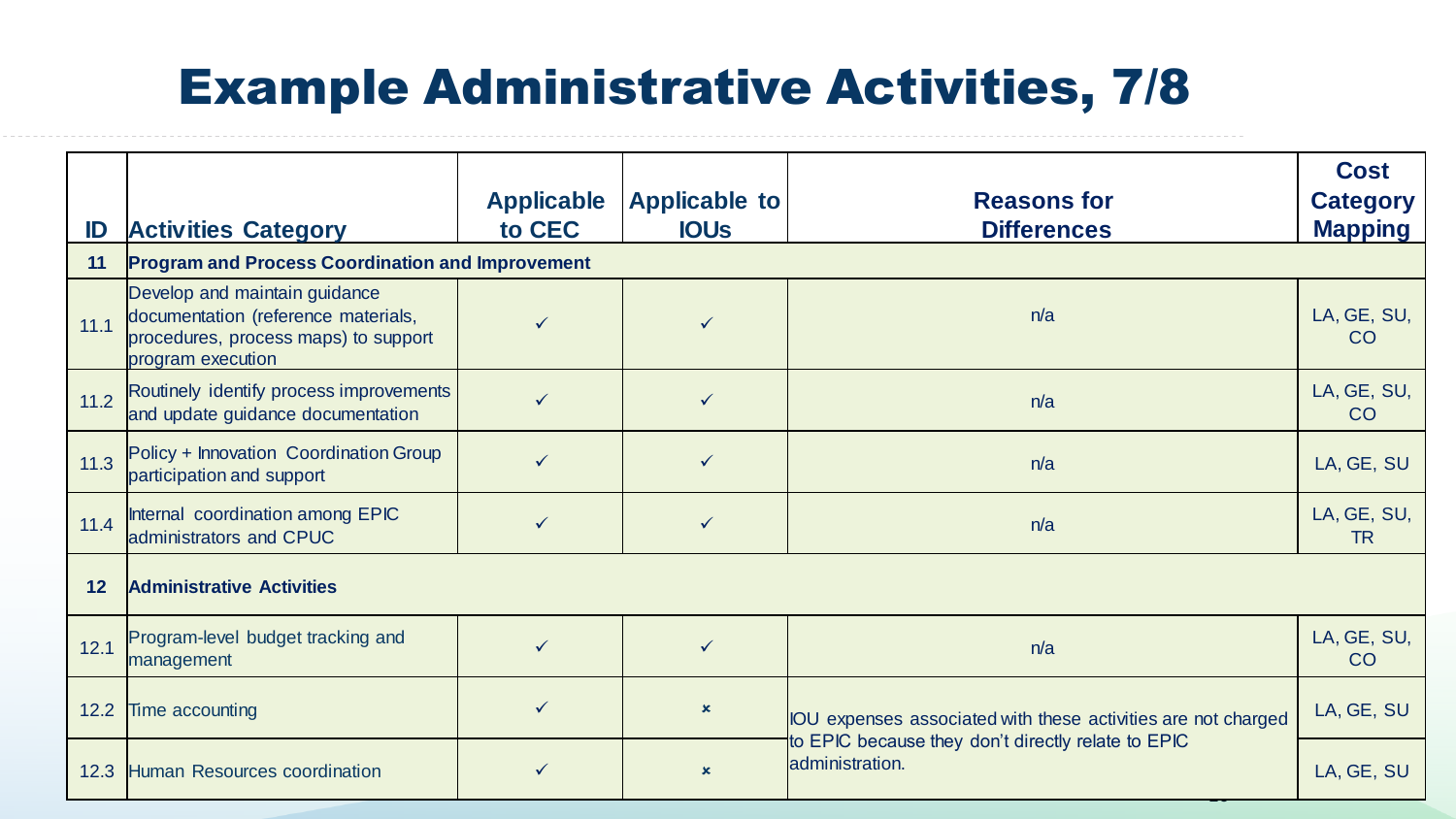### Example Administrative Activities, 8/8

| ID<br>13 | <b>Activities Category</b><br><b>Supervision and Personnel</b> | <b>Applicable</b><br>to CEC | Applicable to<br><b>IOUS</b> | <b>Reasons for</b><br><b>Differences</b>                                                                                               | <b>Cost</b><br><b>Category</b><br><b>Mapping</b> |
|----------|----------------------------------------------------------------|-----------------------------|------------------------------|----------------------------------------------------------------------------------------------------------------------------------------|--------------------------------------------------|
| 13.1     | Job recruitments                                               | $\checkmark$                | $\boldsymbol{\mathsf{x}}$    |                                                                                                                                        | LA, GE, TR,<br><b>SU</b>                         |
|          | 13.2 New hire training and onboarding                          | $\checkmark$                | $\mathbf x$                  |                                                                                                                                        | LA, GE, SU                                       |
|          | 13.3 Staff meetings                                            | $\checkmark$                | $\mathbf x$                  | IOU expenses associated with these activities are not charged<br>to EPIC because they don't directly relate to EPIC<br>administration. | LA, GE, SU                                       |
|          | 13.4 Staff performance appraisals                              | $\checkmark$                | $\mathbf x$                  |                                                                                                                                        | LA, GE, SU                                       |
|          | 13.5 Personnel issues                                          | $\checkmark$                | $\mathbf x$                  |                                                                                                                                        | LA, GE, SU                                       |
| 14       | <b>Training and Development</b>                                |                             |                              |                                                                                                                                        |                                                  |
| 14.1     | Mandatory staff training                                       | $\checkmark$                | $\mathbf x$                  | IOU expenses associated with these activities are not charged<br>to EPIC because they don't directly relate to EPIC<br>administration. | LA, GE, SU                                       |
|          | 14.2 Discretionary training/skills development                 | $\checkmark$                | $\mathbf x$                  |                                                                                                                                        | LA, GE, TR,<br><b>SU</b>                         |